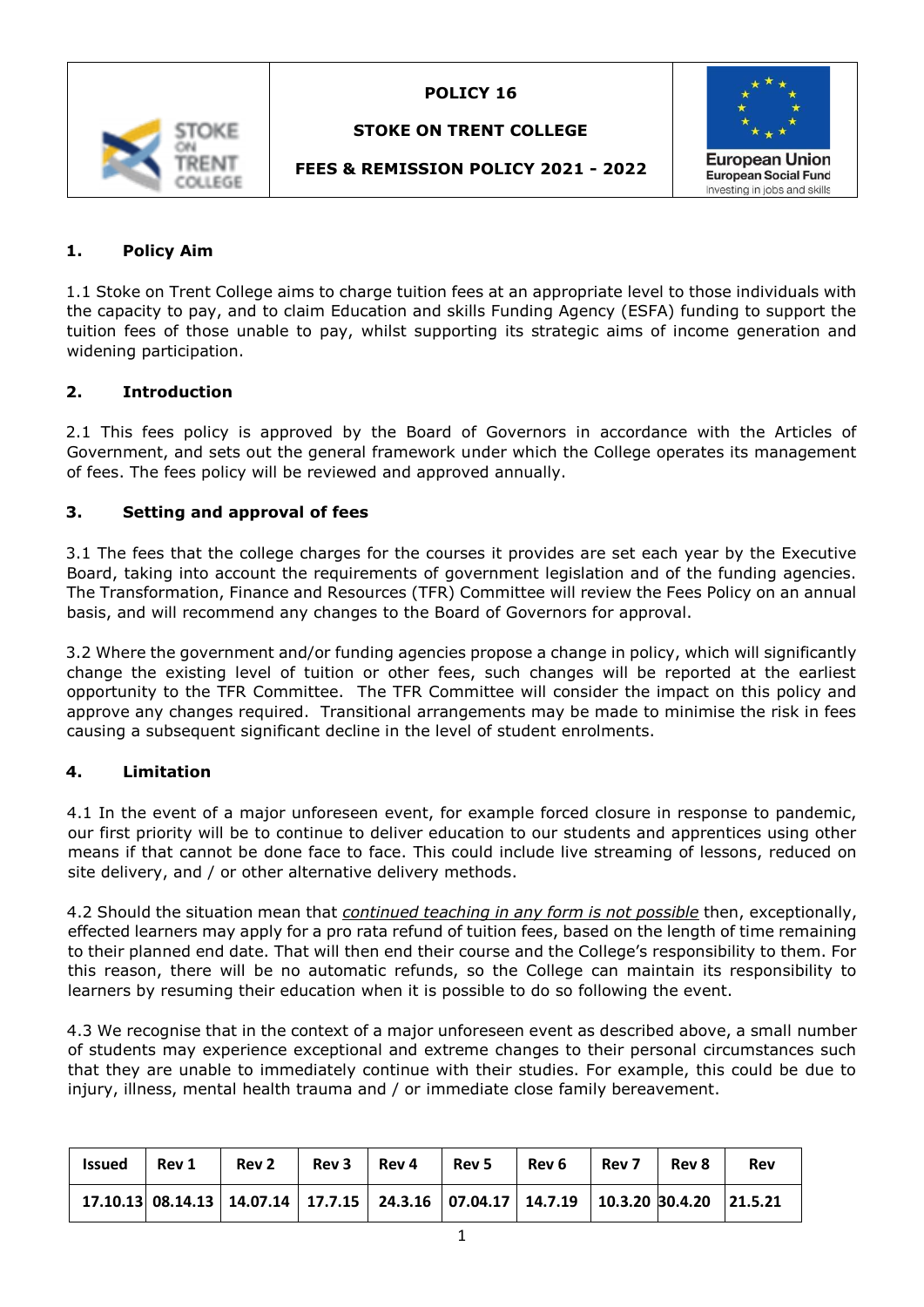

# **STOKE ON TRENT COLLEGE**



# **FEES & REMISSION POLICY 2021 - 2022**

4.4 In these circumstances, fee paying students will be considered for a break in learning where it is practicable to do so for the College. Here, the student would pause their studies and resume later in the same or subsequent academic year. A student who is part way through an instalment plan will be expected to continue to pay their instalments. However in the exceptional circumstance that a pause in payments is agreed with the College, they will be required to reinstate them on resumption. A student whose fees have been paid in full will not be eligible for a refund. However, in these circumstances the original course fee rate will be honoured with no additional charges e.g. where the fee has increased for new students.

#### **5. Tuition Fees**

5.5 The College's policy for charging tuition fees for Further Education (FE) courses for adult learners is to charge a minimum of 50% of the Education and Skills Funding Agency's (ESFA) national base rate (with an increase of RPI each year to account for rising costs of delivery). This excludes any courses funded by advanced learner loans, which have a cap set by the Student Loans Company (SLC).

5.6 For adult learners on FE courses, the following rates will be charged:

| FT FE aged 19+   |                                                                                                                                                                                                                                  |
|------------------|----------------------------------------------------------------------------------------------------------------------------------------------------------------------------------------------------------------------------------|
|                  | All levels below Level 3: Min 50% of ESFA unweighted rate for the learning aim                                                                                                                                                   |
| Level 3:         | Value of Advanced Learner Loan Cap                                                                                                                                                                                               |
| For Overseas FE: | £3500                                                                                                                                                                                                                            |
|                  | NB Overseas FE part time fee will be the higher of:<br>$ a)$ . pro rata based on £3500 being 450 hours, and rounded up to nearest £10 e.g. for a 150 hour<br>course the fee would be £1170, or b). Double the standard adult fee |

5.7 In accordance with funding guidance the College does not charge tuition fees to funded learners aged 16-18 in full time or part-time education funding by ESFA.

#### Brexit

5.8 The United Kingdom has now left the European Union (EU) and free movement between the UK and the EU has ended. Students who are nationals of EU (or European Economic Area (EEA) countries (other than Irish citizens) who enter the UK after 31 December 2020 are not automatically eligible for ESFA funding and must be able to demonstrate that they are legally resident in the UK to be funded.

5.9.1 Students who are nationals of EU (or EEA) countries, regardless of when they entered the UK, who are looking to start a new course(s) must demonstrate that they have permission granted by the UK government to live in the UK (e.g. pre-settled or settled status) as well as 3-year residency (or exemption) in order to be eligible for ESFA funding.

| <b>Issued</b> | Rev 1 | <b>Rev 2</b>                                                                          | Rev 3 | Rev 4 | Rev 5 | Rev 6 | Rev 7 | Rev 8 | Rev |
|---------------|-------|---------------------------------------------------------------------------------------|-------|-------|-------|-------|-------|-------|-----|
|               |       | $17.10.13$ 08.14.13 14.07.14 17.7.15 24.3.16 07.04.17 14.7.19 10.3.20 30.4.20 21.5.21 |       |       |       |       |       |       |     |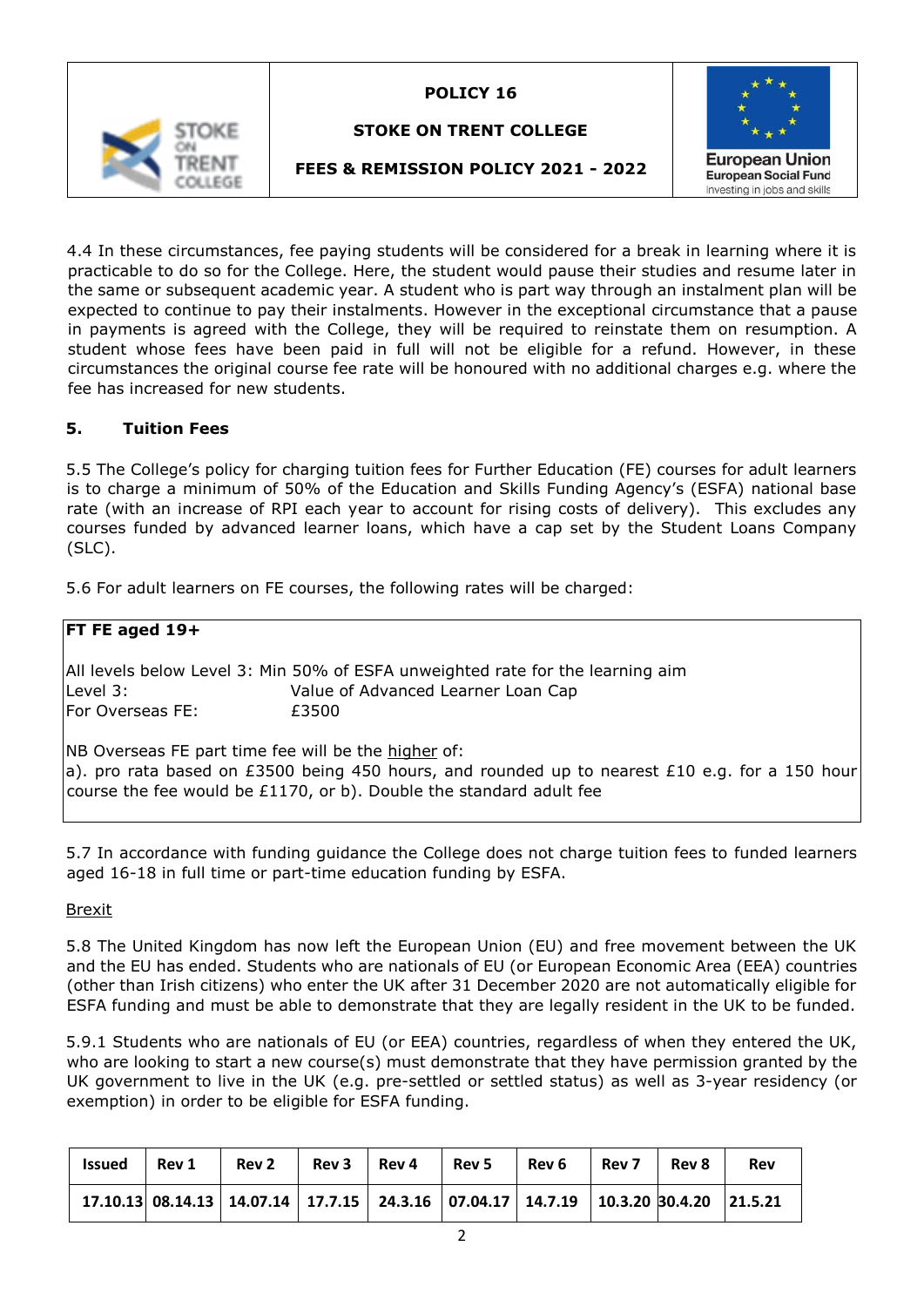

# **STOKE ON TRENT COLLEGE**



# **FEES & REMISSION POLICY 2021 - 2022**

5.9.2 Students who are nationals of EU (or EEA) countries or children of Turkish workers who are living in the UK and have started their programme before 31 December 2020 must be treated equally to UK residents Once enrolled they will be eligible for funding for the full duration of their study programme. All Irish citizens continue to be automatically eligible for funding under immigration concessions agreed with the Irish Government before the UK was a member of the EU.

### **Higher Education**

5.10 For Higher Education (HE) courses, the College has set the level of tuition fees to allow for a minimum of 40% contribution to overheads. During the curriculum planning process the College may decide to vary these rates for particular courses in response to market demand and competition. Due to the requirements of the Office for Students (OFS) and the consumer protection law, the College must publish tuition fees around 12 months before the courses start. Once published, these fees may not be changed. The College sets tuition fees for HE courses on an annual basis for its franchised courses in conjunction with the relevant HEI.

5.11 The College has developed an Access and Participation Statement to widen participation and meet the needs of students. This statement is updated annually and can be found on the College website. If the college has direct HE provision in 2021/2022, we will spend 10% of higher fee income above the basic fee on access, student achievement and progression measures and financial support to underpin our commitment to widening participation. The College pays, on average 18% of the fee income it receives to its franchise partner. The average full time HE student franchise tuition fee is £5950.

5.12 Course tuition fees are set for new entrants to a HE course and would normally apply for the anticipated 'standard' duration of a student's programme. The College reviews tuition fees each year and course fees for new entrants may increase. The expectation is that the College may increase fees for continuing students each year in line with inflation as specified by Parliament, normally using the Retail Price Index (RPI) of inflation. Course fees may therefore rise in line with inflation for each year of subsequent study.

5.13 Where an HE student's programme exceeds the standard duration of study for reasons of academic performance, deferral or approved extenuating circumstance claims, the College reserves the right to increase tuition fees in line with its fees policy for new entrants to a course.

### **Apprenticeships**

5.14 With the introduction of the apprenticeship levy, the College operates in an increasingly competitive market. The College's pricing policy for apprenticeships needs to be sufficiently flexible to compete. The College structures pricing in the first instance around the maximum funding rates available for each apprenticeship standard. The College plans so that the pricing ensures at least 50% contribution to overheads. Pricing depends on the model of delivery, cost of materials and size

| <b>Issued</b> | $ $ Rev 1 | <b>Rev 2</b>                                                                          | Rev 3 | Rev 4 | Rev 5 | Rev 6 | Rev 7 | Rev 8 | Rev |
|---------------|-----------|---------------------------------------------------------------------------------------|-------|-------|-------|-------|-------|-------|-----|
|               |           | $17.10.13$ 08.14.13 14.07.14 17.7.15 24.3.16 07.04.17 14.7.19 10.3.20 30.4.20 21.5.21 |       |       |       |       |       |       |     |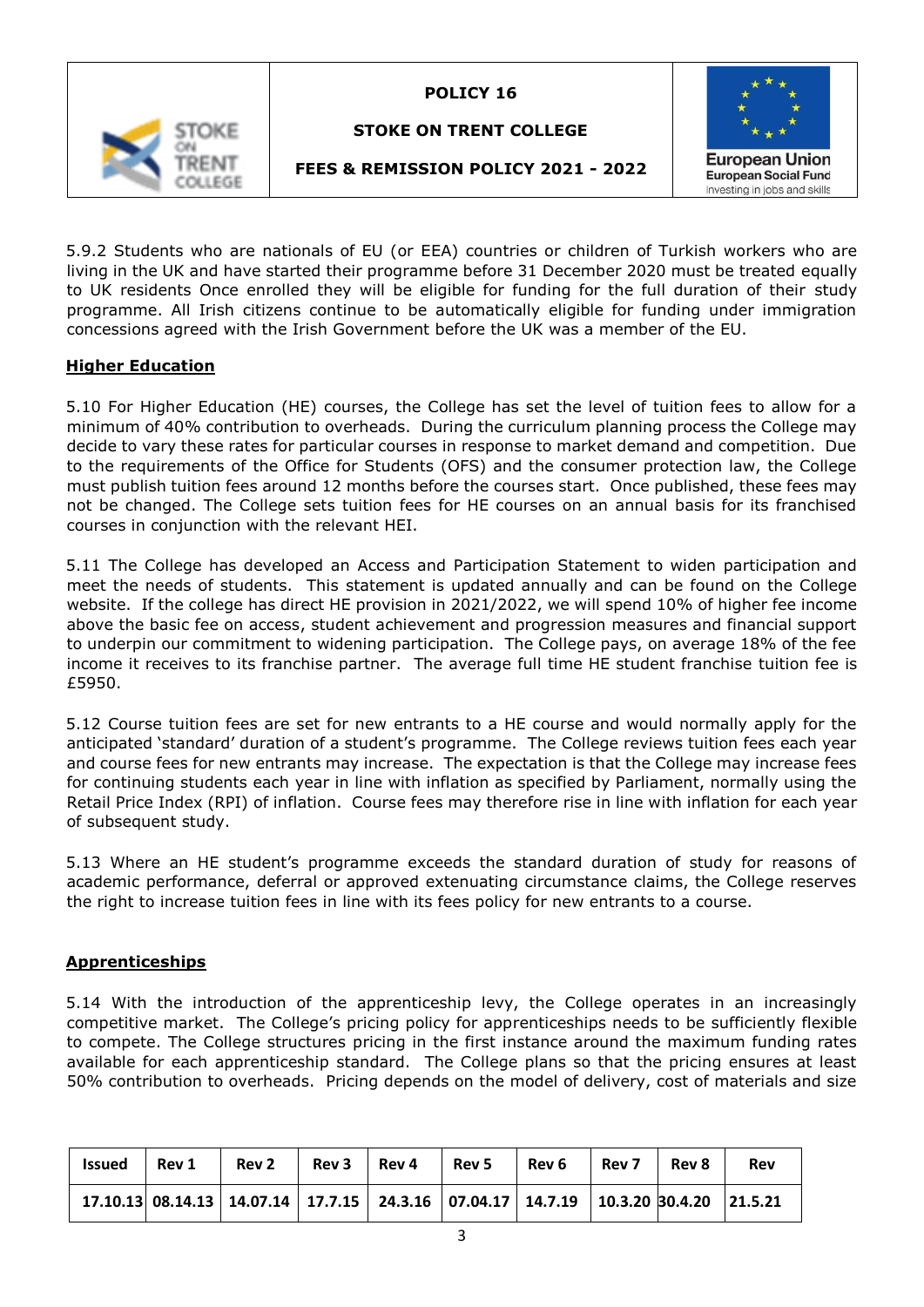

# **STOKE ON TRENT COLLEGE**



# **FEES & REMISSION POLICY 2021 - 2022**

of employer. The College will allow flexibility for some negotiation around the price and seek to adjust delivery costs accordingly. The College's apprenticeship fees policy is set out in Appendix 1.

# **Full Cost**

5.15 Tuition fees for non-government funded courses must generate sufficient income to deliver in excess of 50% contribution bearing in mind the likely student numbers. The proposed fees for all new full cost courses should be reviewed with the Chief Financial Officer. Approval is needed by the Chief Financial Officer if the contribution rate is less than 50%.

### **6. Examination and registration fees**

6.1 The College's policy is to pass on the charge made by the awarding body except where funding rules preclude it. This applies to 16-18 year old students on FE courses; students that are aged over 19 on FE courses that have received full funding from the ESFA; and those enrolled on English and mathematics courses. The College does not pass on the charge to HE students as the level of tuition fee income charged should also cover the cost of awarding body registration.

6.2 However, for the student groups above retaking examinations, the College's policy is to pass on the charges made by the awarding organisation after the second resit.

6.3 Adults re-sitting full cost or professional courses including AAT will be charged for each re-sit.

### **7. Charges for materials**

7.1 Students on courses where the use of materials is significant may be charged a contribution to the material costs. Any such charge must be included on the course information sheets or on the College website, and in the College prospectus, and specifically mentioned at the group interview stage. Students will be advised of any costs before they enrol.

7.2 It is a requirement under consumer protection guidance that students on HE courses are made aware in advance in a clear and unambiguous way, of all of the costs that will be incurred by studying a particular course at the college. These will be set out clearly on the relevant course and tuition fee pages of the website. Students will also receive details of these costs in the official offer letter.

7.3 16 – 18 year old students on funded FE courses, and students that are over 19 that have received full funding, will not be charged for any materials that are essential to their learning.

7.4 Materials used in a learning activity will be charged if the student wishes to keep them outside of the learning environment. Any such charges must be determined by the Head of Learning when working with the course teams when planning course activities and updated on the website and course information sheets held by MIS & Admissions staff.

| <b>Issued</b> | Rev 1 | Rev 2                                                                                 | Rev 3 | Rev 4 | <b>Rev 5</b> | Rev 6 | Rev 7 | Rev 8 | Rev |
|---------------|-------|---------------------------------------------------------------------------------------|-------|-------|--------------|-------|-------|-------|-----|
|               |       | $17.10.13$ 08.14.13 14.07.14 17.7.15 24.3.16 07.04.17 14.7.19 10.3.20 30.4.20 21.5.21 |       |       |              |       |       |       |     |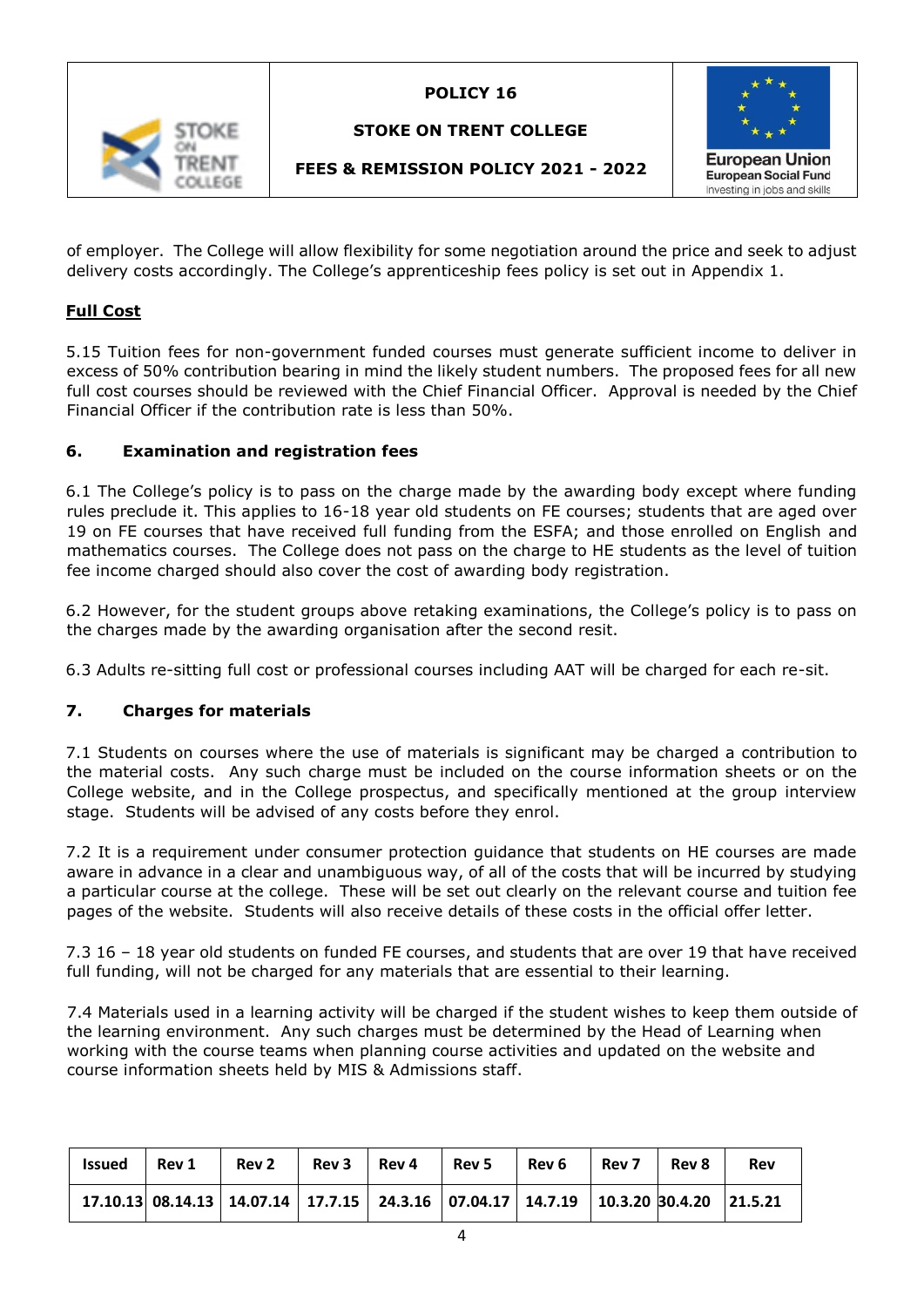

# **STOKE ON TRENT COLLEGE**



# **FEES & REMISSION POLICY 2021 - 2022**

#### **8. Educational Visits**

8.1 The College's policy is to ask for a contribution towards the actual cost of educational visits. These costs include transport, subsistence, and entry costs and incorporates the costs for any supervising staff and an administrative charge of 10%. Students that have difficulty in paying can apply to the College hardship bursary in Student Services to check if they qualify for support.

8.2 It is a requirement under consumer protection guidance that students on HE courses are made aware in advance in a clear and unambiguous way, of all of the costs that will be incurred by studying a particular course at the college. These will be set out clearly on the relevant course and tuition fee pages of the website. Students will also receive details of these costs in the official offer letter.

8.3 16 – 18 year old students on funded FE courses, and students that are over 19 that have received full funding, will not be charged where the visit is a compulsory requirement in order to successfully achieve on their course. Where a trip is not a compulsory requirement but curriculum related, charges will be made and notified to students at induction.

#### **9. Payment of Fees**

9.1 All students must be issued with an ID card before they start a course. To obtain an ID card, a student must either:

- Pay in full/the first instalment and set up a payment plan for the balance
- Provide proof to enable remission / exemption or
- Bring a purchase order from their employer confirming that their employer will pay their fees
- Sign a declaration that they are applying for a HE/FE loan
- Have completed full apprenticeship sign-up paperwork, or
- Sign a declaration that they are an apprentice and their employer is in progress with their paperwork

9.2 16 – 18 year old students (on 31 August prior to the start of their course) on ESFA funded courses are exempt from the payment of fees.

Students may pay by cheque or by major credit / debit card / BACs.

#### **10. Local College waiver or reduction of fees**

10.1 Fees must be applied strictly in accordance with this policy unless the written approval for their reduction or waiver has been obtained from the Chief Financial Officer.

### **11. Payment of Fees by Instalment**

| Issued   $Rev 1$ |                                                                                                     |  | Rev 2 Rev 3 Rev 4 Rev 5 Rev 6 | $Rev7$ Rev 8 | <b>Rev</b> |
|------------------|-----------------------------------------------------------------------------------------------------|--|-------------------------------|--------------|------------|
|                  | 17.10.13  08.14.13   14.07.14   17.7.15   24.3.16   07.04.17   14.7.19   10.3.20  30.4.20   21.5.21 |  |                               |              |            |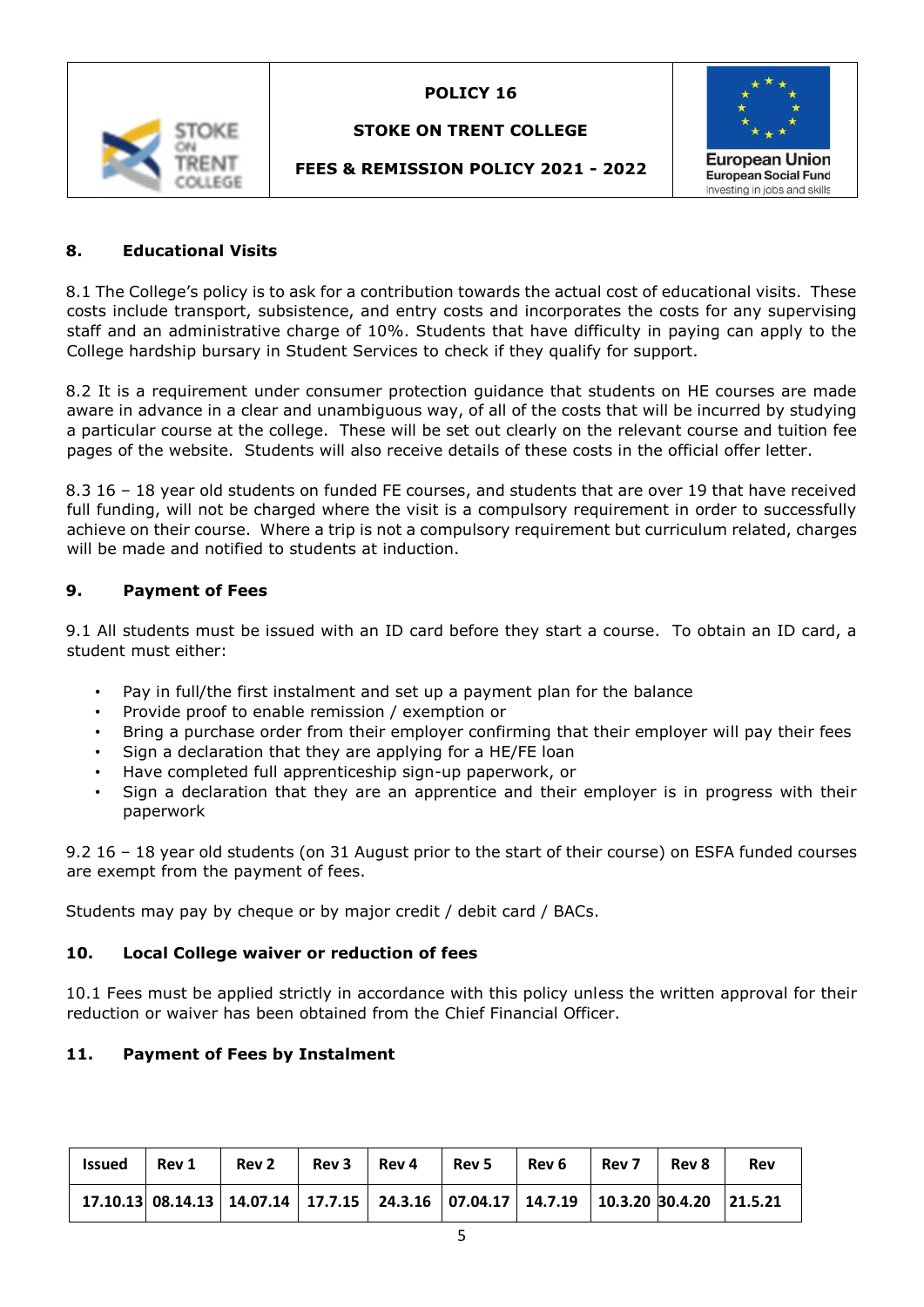

# **STOKE ON TRENT COLLEGE**



# **FEES & REMISSION POLICY 2021 - 2022**

11.1 The College expects all students to pay their fees at the point of enrolment. In exceptional circumstances, student may apply for credit facilities, which are outlined in Appendix 2.

11.2 Any student who has a poor payment record, or who has a current debt to the college, will not be eligible for credit.

### **12. Refund of Fees**

12.1 The rules governing the refund of fees are detailed in Appendix 3.

### **13. Fee Remission**

13.1 Tuition fee remission is available to students over 19 years old on some FE courses in the following circumstances:

- Students aged  $19 23$  years of age studying their first full level 2 or 3 qualification
- Entry or Level 1 aims (excluding ESOL) where a student has an entitlement to a full level 2 qualification, in that they must have a highest prior attainment of Level 1 or below, but need a step up from basic skills in order to progress to Level 2 and are aged 19 – 23 years
- An individual studying maths or English up to level 2 who has not reached GCSE Level C/4+ in that subject.
- For courses up to level 2 (including ESOL):
- Adults who are employed or self-employed and earn a low wage (i.e. less than £17,374.50 gross annual salary)
- Individuals on Job Seeker's Allowance (JSA) or Employment and Support Allowance (ESA)
- Individuals in receipt of Universal Credit or another state benefit and their earned income is <£345 / month (sole claimants) or <£552 / month (joint claimants) for skills training in order to help the individual into work or more sustainable work
- Exception: 19-23s without a full level 2 are not funded for a non-full level 2
- Traineeships are fully funded for learners aged 16-24.
- Essential digital skills qualifications (EDSQ), up to and including level 1, for individuals aged 19+ who have digital skills assessed at below level 1.
- Level 3 adult offer: adults aged 19+ without a full level 3 accessing a qualification on the ESFA Level 3 adult offer qualifications list

### **14. Advanced Learning Loans**

14.1 Loans will be available via Student Finance England (SFE) for eligible students aged 19 and above studying at Level 3 to Level 6 for FE provision on a qualifying course. Fees will normally be charged at the full national base rate unless local market analysis indicates that a lower fee should be charged to ensure recruitment. In this instance, the minimum 50% contribution to central overheads will stand.

| <b>Issued</b> | l Rev 1 | Rev 2                                                                                 | Rev 3 | Rev 4 | Rev 5 | Rev 6 | Rev 7 | Rev 8 | Rev |
|---------------|---------|---------------------------------------------------------------------------------------|-------|-------|-------|-------|-------|-------|-----|
|               |         | $17.10.13$ 08.14.13 14.07.14 17.7.15 24.3.16 07.04.17 14.7.19 10.3.20 30.4.20 21.5.21 |       |       |       |       |       |       |     |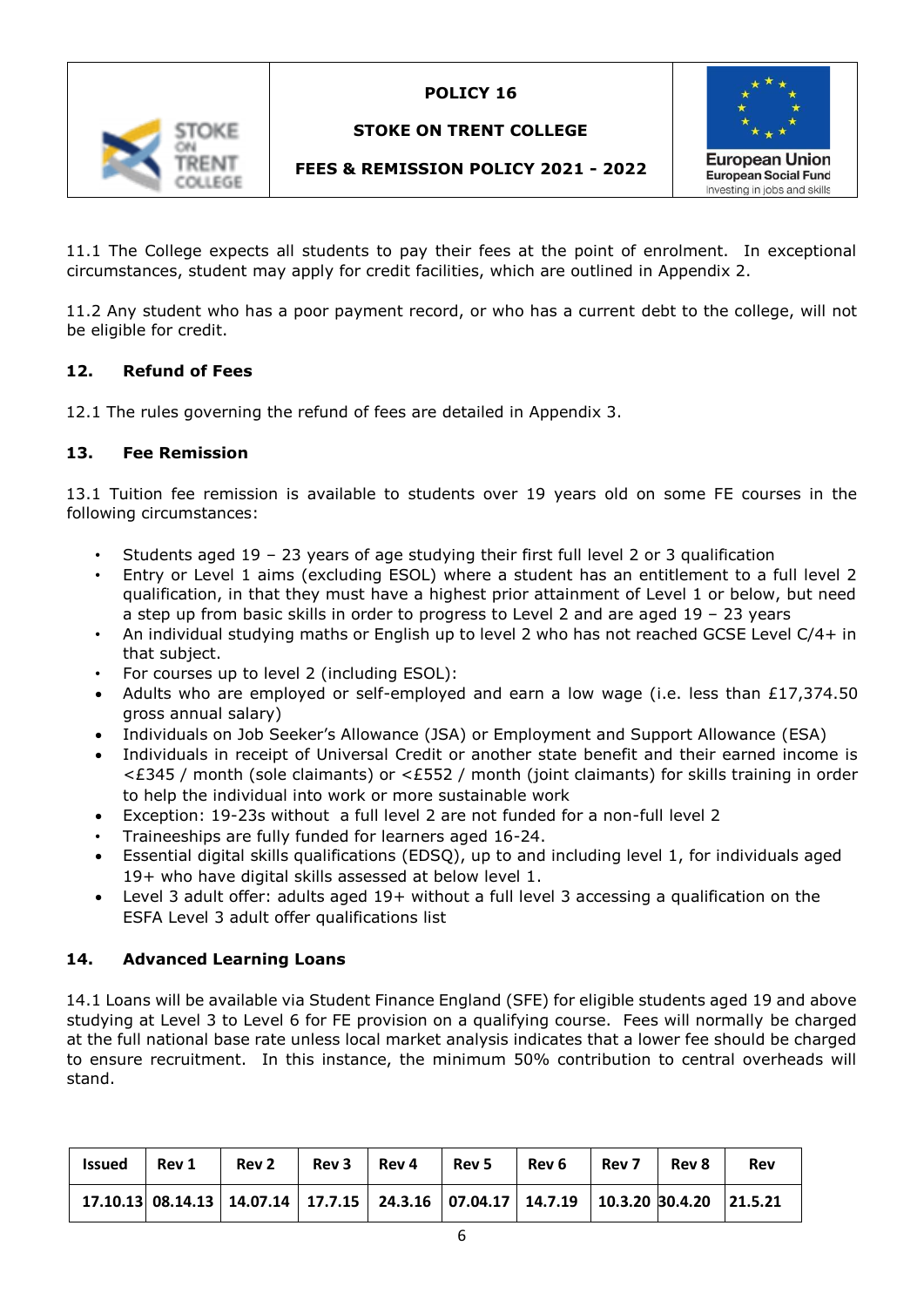

### **STOKE ON TRENT COLLEGE**



# **FEES & REMISSION POLICY 2021 - 2022**

### **15. Higher Education HE Loans**

15.1 The College is in the process of submitting an OFS application. Once approval is gained then students may apply to Student Finance England (SFE) for a tuition fee loan. For all franchised provision, students apply to SFE via the franchised university.

#### **16. Student Withdrawals**

16.1 University students studying at the College are directed to refer to the Final Academic Regulations of their University on the College website, which describes the implications of a decision to withdraw from a HE programme or to take a break in learning.

16.2 For direct HE funded students, refer to the College Fees Refund Policy.

16.3 Where FE students on an FE course choose to withdraw after the official start date of the course, all fees are due to be paid and future instalments will still be collected. This includes students who are taking an Advanced Learner Loan or full cost HNC/D course.

16.4 Where students on a non-government funded course choose to withdraw at any stage, all fees are due to be paid in full.

### **17. Responsibility for the Fees and Remission Policy**

17.1 The responsibility for review and update of this policy lies with the Chief Financial Officer (CFO).

#### **18. Monitoring and Review**

18.1 The CFO will review this policy on an annual basis.

### **19. Approval by the Executive Management Team**

Signed:

(Principal & Chief Executive)

Endorsed by the Board of Governors:

| <b>Issued</b> | Rev 1 | Rev 2                                                                                 | Rev 3 | Rev 4 | Rev 5   Rev 6 | Rev 7 | Rev 8 | <b>Rev</b> |
|---------------|-------|---------------------------------------------------------------------------------------|-------|-------|---------------|-------|-------|------------|
|               |       | $17.10.13$ 08.14.13 14.07.14 17.7.15 24.3.16 07.04.17 14.7.19 10.3.20 30.4.20 21.5.21 |       |       |               |       |       |            |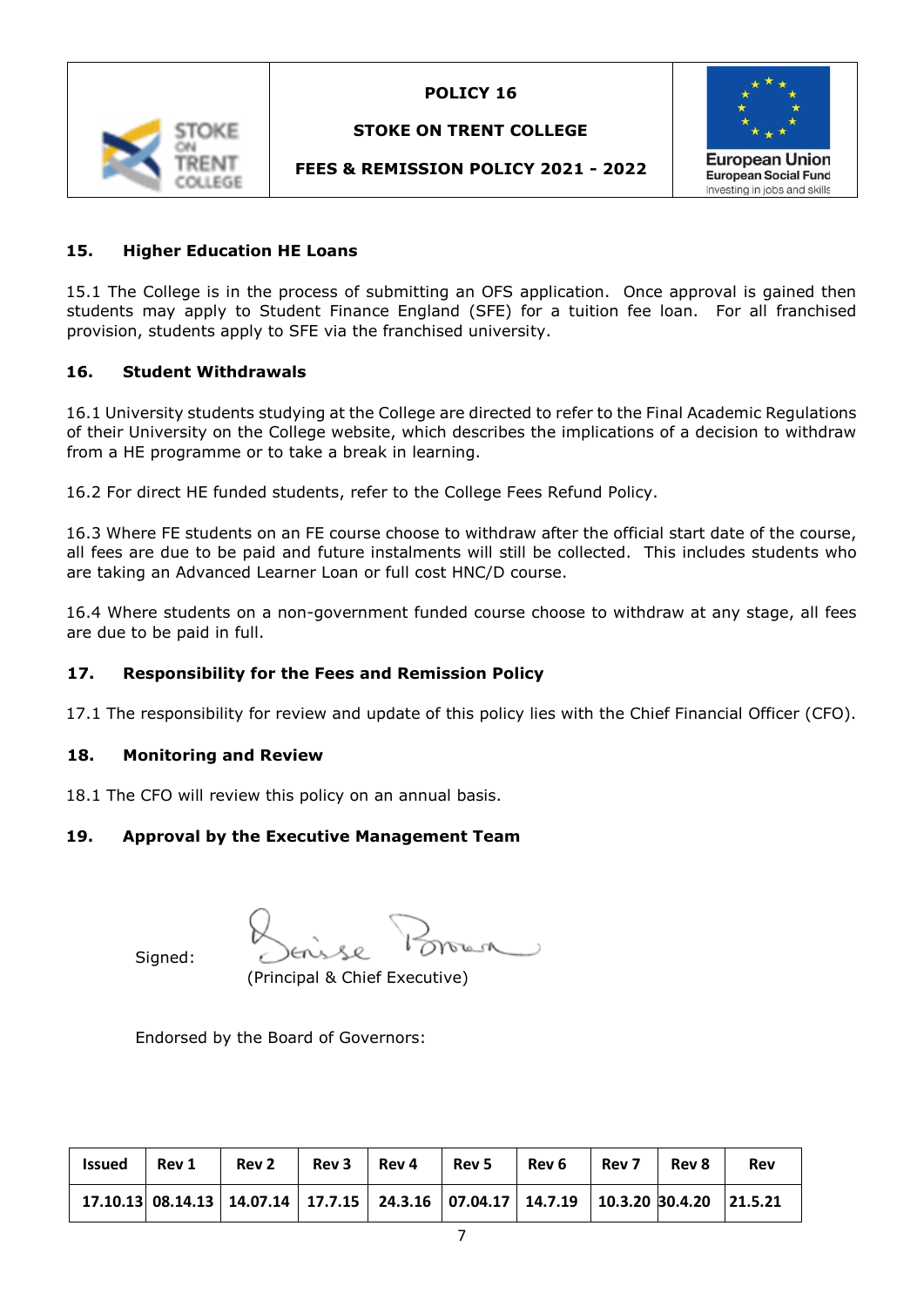

# **STOKE ON TRENT COLLEGE**

# **FEES & REMISSION POLICY 2021 - 2022**



Signed:

(Chair of Governors)

| <b>Issued</b> | Rev 1 | <b>Rev 2</b>                                                                          | Rev 3 | l Rev 4 | $\mathsf{Rev}\,5$ | $\overline{ }$ Rev 6 | Rev 7 | Rev 8 | Rev |  |
|---------------|-------|---------------------------------------------------------------------------------------|-------|---------|-------------------|----------------------|-------|-------|-----|--|
|               |       | $17.10.13$ 08.14.13 14.07.14 17.7.15 24.3.16 07.04.17 14.7.19 10.3.20 30.4.20 21.5.21 |       |         |                   |                      |       |       |     |  |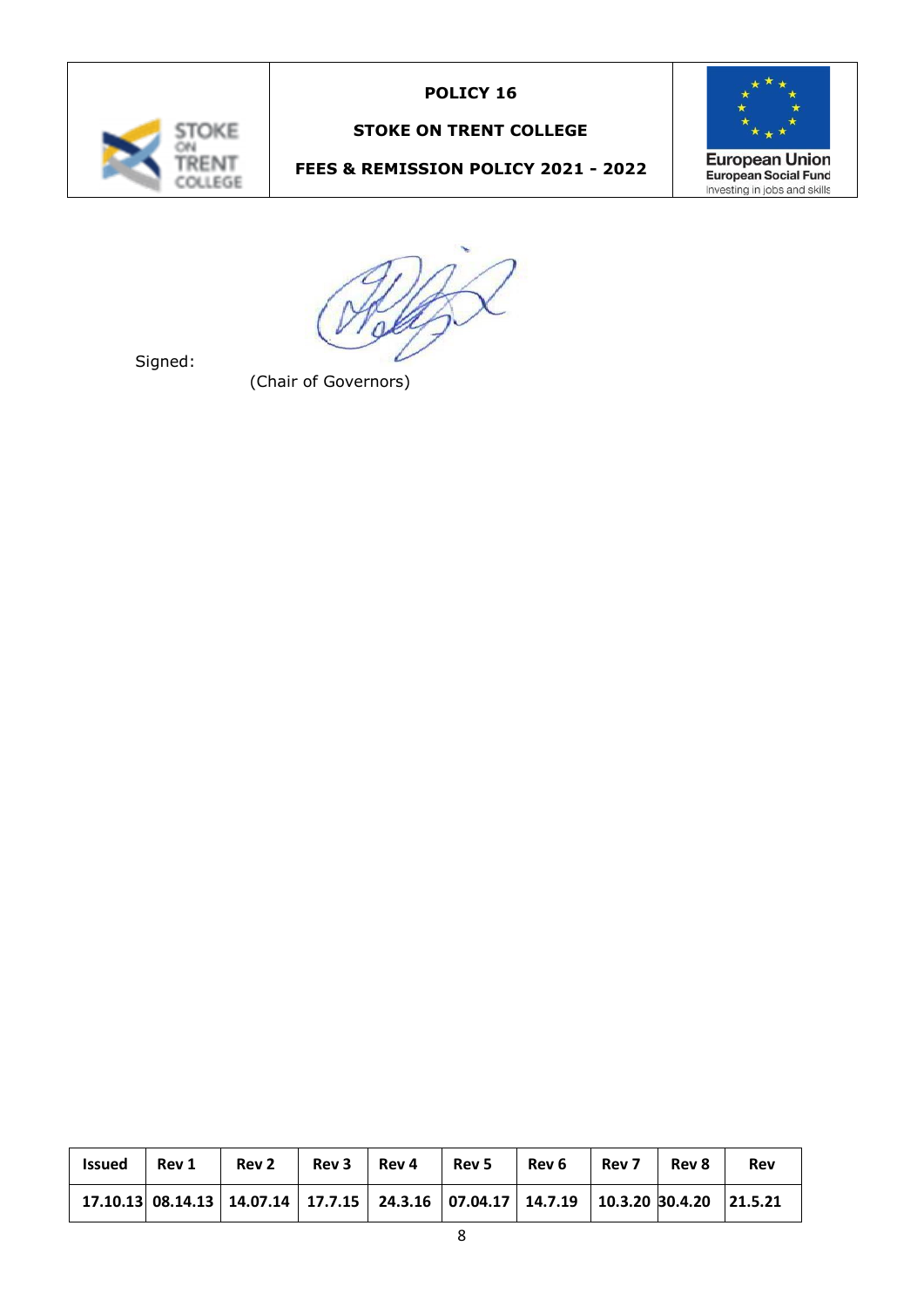

# **STOKE ON TRENT COLLEGE**

# **FEES & REMISSION POLICY 2021 - 2022**



### **APPENDIX 1**

### **APPRENTICESHIP FEES POLICY**

#### **16 – 18 Apprentices**

- 1. Non levy employers > 50 employees, employers pay 5% co-investment of agreed price, as per Apprenticeship Pricing Schedule (taking into account experience and qualifications of apprentice), up to maximum funding band plus 100% of any amount agreed above this rate.
- 2. Non levy employers < 50 employees, FREE OF CHARGE, of agreed price, as per Apprenticeship Pricing Schedule (taking into account experience and qualifications of apprentice), up to maximum funding band plus 100% of any amount agreed above this rate.
- 3. Levy employers, as per Apprenticeship Pricing Schedule (taking into account experience and qualifications of apprentice) up to maximum funding band, plus 100% of any amount agreed above this rate.

### **19+ Apprentices**

- 1. Apprentices aged 19 24 years only at their commencement date who have an Education and Health Care (EHC) Plan are free of charge to employers with <50 employees.
- 2. Non levy employers (with any number of employees): employers pay 5% co-investment of agreed price, as per Apprenticeship Pricing Schedule (taking into account experience and qualifications of apprentice), up to maximum funding band plus 100% of any amount agreed above this rate.
- 3. Levy employers, as per Apprenticeship Pricing Schedule (taking into account experience and qualifications of apprentice) up to maximum funding band, plus 100% of any amount agreed above this rate.

#### **Course Fees Model**

#### 1. **Standard < £3000:**

- The employer sends  $\lt$  3 apprentices payment in advance or on receipt of invoice.
- The employer sends  $> 3$  apprentices  $-$  Direct debit payment method

#### 2. **Standard > £3000:**

• Direct debit payment method

#### **DIRECT DEBIT PAYMENT**

#### 3 Payments in total

| <b>Issued</b> | Rev 1 | Rev 2                                                                                 | Rev 3 | Rev 4 | Rev 5 | l Rev 6 | l Rev 7 | Rev 8 | <b>Rev</b> |
|---------------|-------|---------------------------------------------------------------------------------------|-------|-------|-------|---------|---------|-------|------------|
|               |       | $17.10.13$ 08.14.13 14.07.14 17.7.15 24.3.16 07.04.17 14.7.19 10.3.20 30.4.20 21.5.21 |       |       |       |         |         |       |            |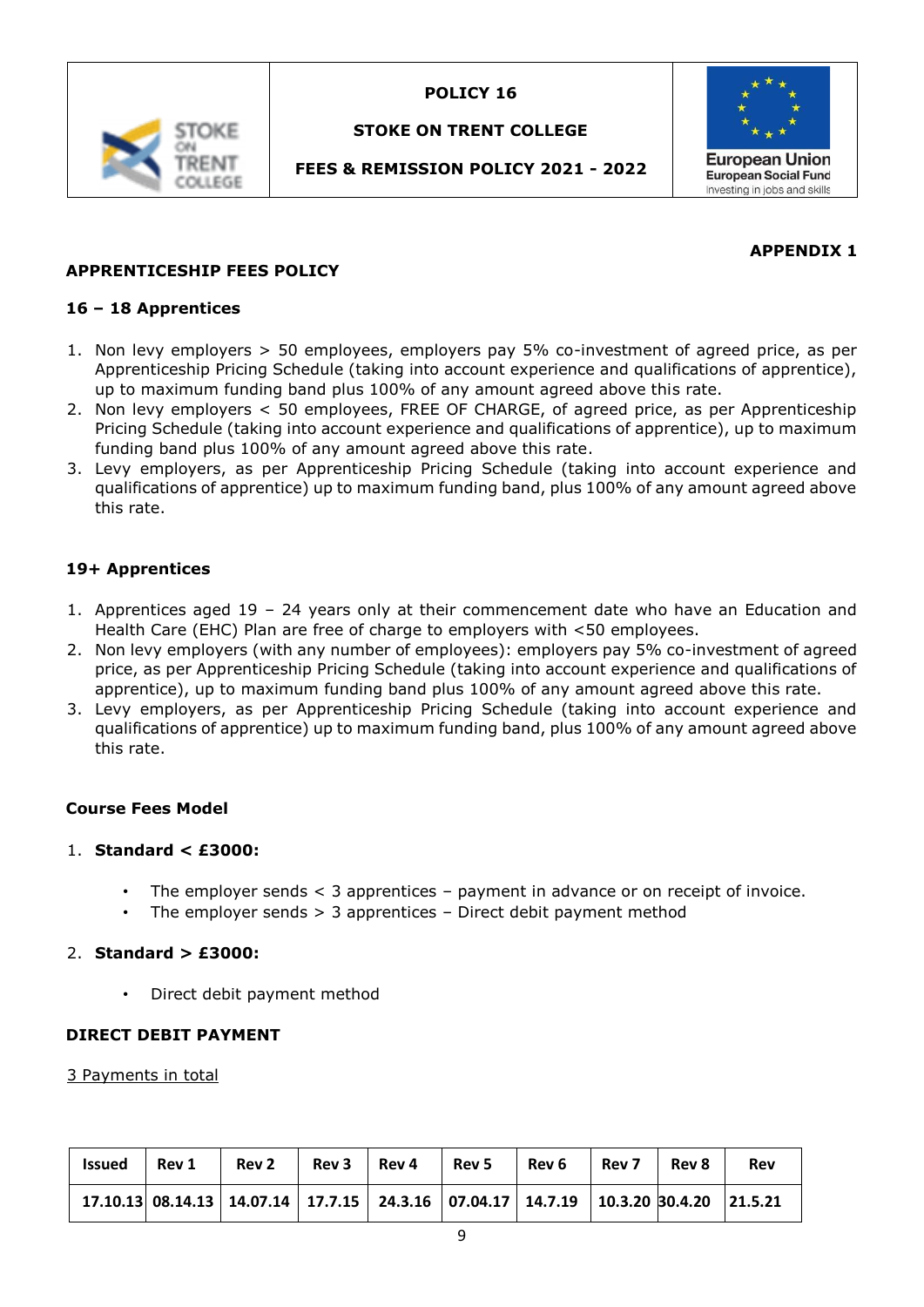

### **STOKE ON TRENT COLLEGE**





**1st payment** is 50% of the course fees within 7 working days

**2<sup>nd</sup> payment** is 25% of the course fees payable on the 1<sup>st</sup> December (if start date September or 3 months after start date if commencement is after September).

**3<sup>rd</sup> payment** is 25% of the course fees payable on the 1<sup>st</sup> March (if start date September or 3 months after the 2<sup>nd</sup> payment).

Any variation on these payment plans will only be put in place with the agreement of the Chief Financial Officer.

#### **Withdrawals**

If the apprentice withdraws from their apprenticeship programme after they have been on programme for 42/+ calendar days, the employer will be expected to pay at least 5% of the co-investment course fees for the proportion of the time taken by the apprentice out of the full apprenticeship term.

No refund of co-investment fees already received will be made for an apprentice who withdraws at any point (either prior to, at or after 42 calendar days from their start date). The only exception will be where a written complaint from the employer has been upheld on the basis that the College failed to deliver what could have been reasonably expected or that extenuating circumstances exist.

### **NOTE – If the first payment is not made within the first 5 weeks of the course, the apprentice will be withdrawn**

| Issued | <b>Rev 1</b> | Rev2                                                                                  |  | $Rev 3$   Rev 4   Rev 5   Rev 6 | $Rev7$ Rev 8 | Rev |
|--------|--------------|---------------------------------------------------------------------------------------|--|---------------------------------|--------------|-----|
|        |              | $17.10.13$ 08.14.13 14.07.14 17.7.15 24.3.16 07.04.17 14.7.19 10.3.20 30.4.20 21.5.21 |  |                                 |              |     |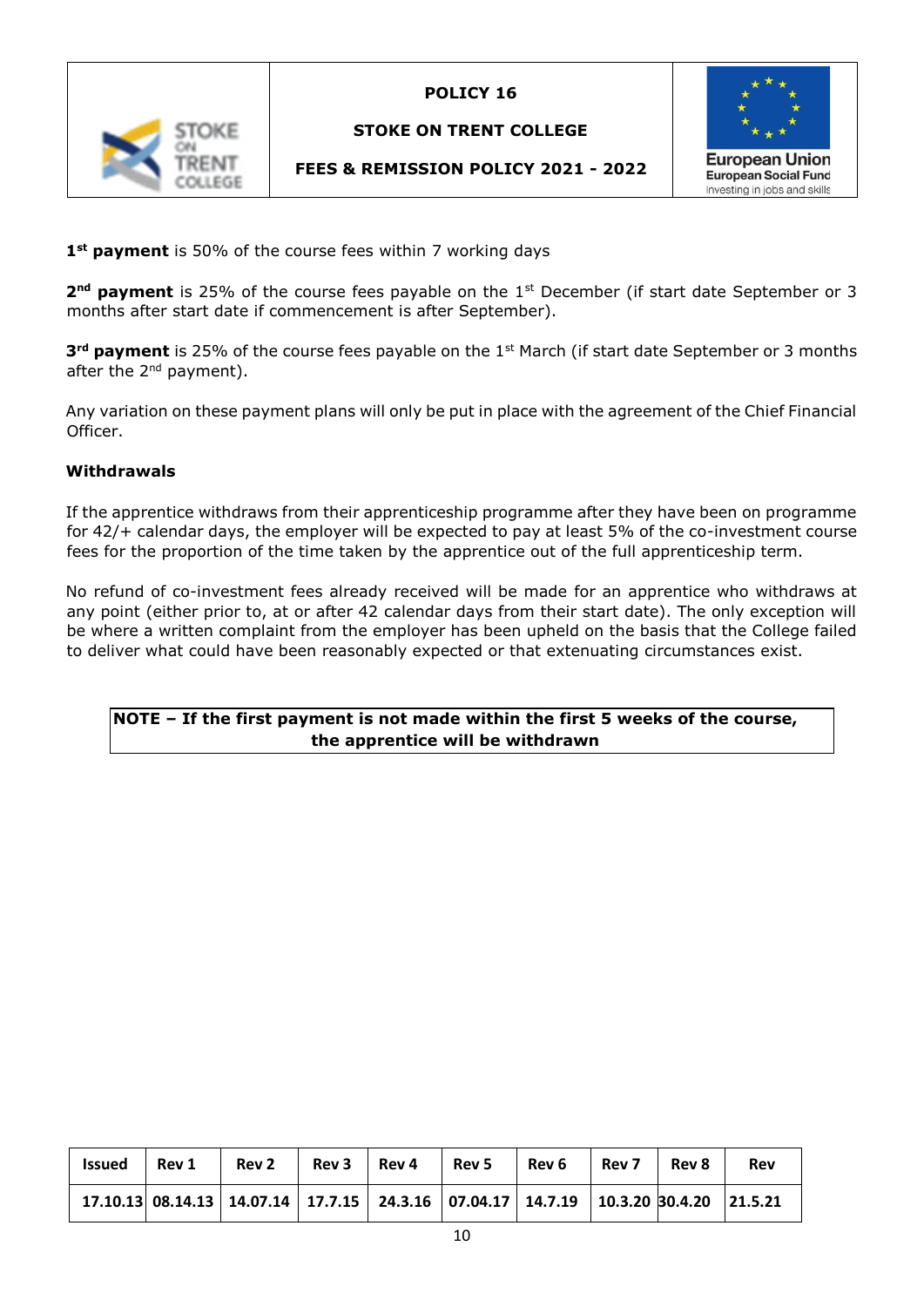

### **STOKE ON TRENT COLLEGE**

# **FEES & REMISSION POLICY 2021 - 2022**



#### **APPRENDIX 2**

# **CREDIT POLICY FOR FEES**

The College expects all students to pay their fees at the point of enrolment. In exceptional circumstances, students may apply for credit facilities which are outline below. Any student who has a bad payment record, or who has a current debt to the College, will not be eligible for credit.

The standard college credit policy is to allow credit to any student with fees greater than £100 on a course that is of one academic year in duration for academic year 2021/22.

In subsequent years, the start point will be adjusted for changes in the Retail Prices Index (RPI) plus any increase in the Funding Councils' assumed fee payable by students.

The college will allow credit to any student for fees of £100 or more on the following basis only:

- 1. For all courses other than HE full cost courses, the fee on courses charged between  $£100$  and  $£499$ will be paid in a maximum of four instalments, with the first instalment at enrolment. For courses with fees £500 + these will be paid up to a maximum of eight instalments with the first instalment at enrolment. For courses that do not commence at the start of the academic year or are less than one academic year in duration (but are deemed to be of a suitable length), bespoke instalment plans may be put into place by the Chief Financial Officer.
- 2. For HE full cost courses a deposit at the time of enrolment will be needed followed by 10 monthly instalments.
- 3. The instalments will be paid by Direct Debit/Recurring Card payments.
- 4. If a student fails to pay for any term, he/she may be excluded from any further tuition and from the use of any College facilities, and may not be eligible to sit any relevant exams until such time as all overdue fees have been paid in full.
- 5. Any default in payment will be pursued by the College using all legal avenues available to it.
- 6. Exception to point  $1 5$  above to be authorised in writing by the Chief Financial Officer.

| <b>Issued</b> | Rev 1 | <b>Rev 2</b>                                                                          |  | $Rev 3$ Rev 4 Rev 5 Rev 6 Rev 7 |  | Rev 8 | <b>Rev</b> |
|---------------|-------|---------------------------------------------------------------------------------------|--|---------------------------------|--|-------|------------|
|               |       | $17.10.13$ 08.14.13 14.07.14 17.7.15 24.3.16 07.04.17 14.7.19 10.3.20 30.4.20 21.5.21 |  |                                 |  |       |            |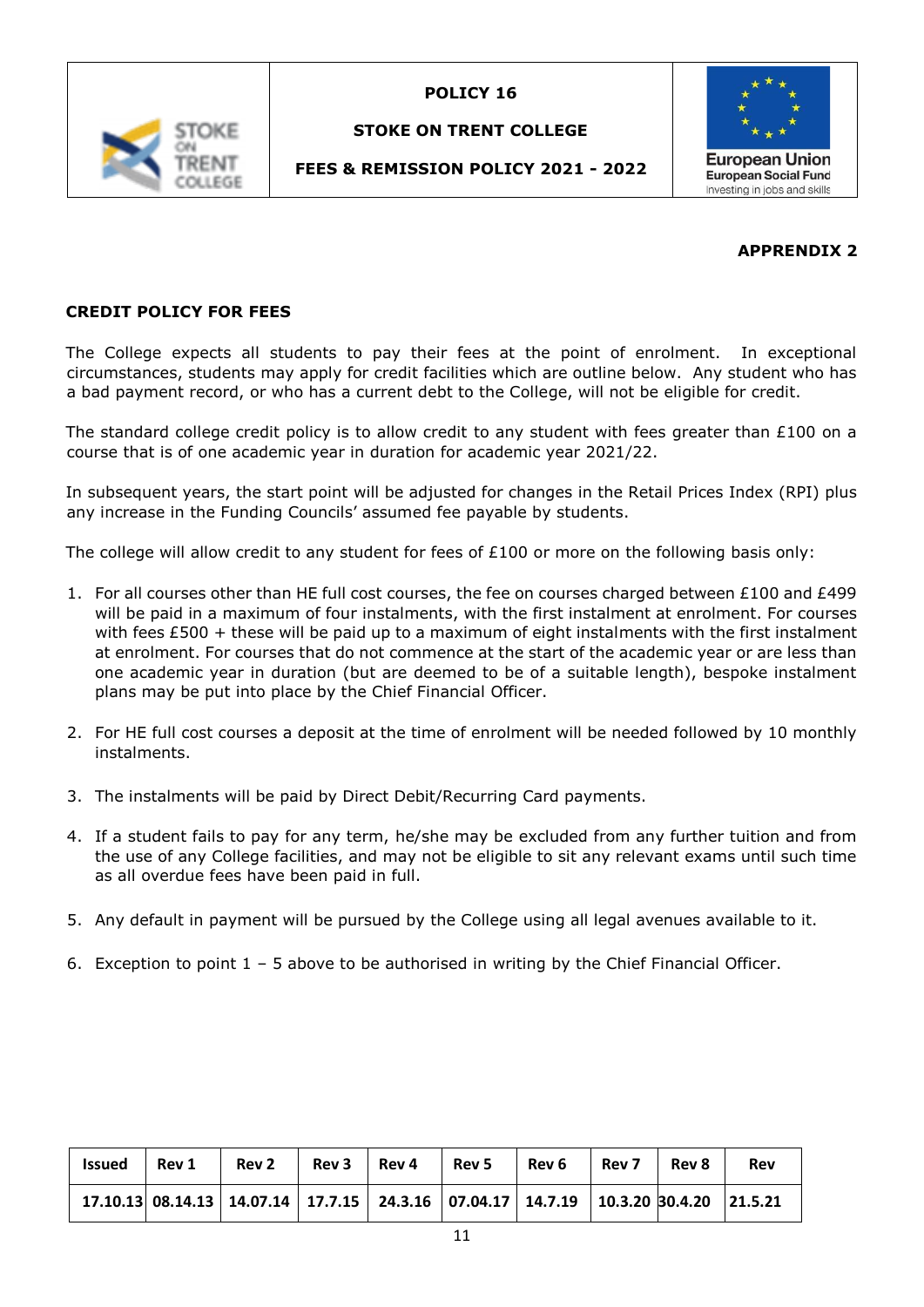

### **STOKE ON TRENT COLLEGE**

# **FEES & REMISSION POLICY 2021 - 2022**



# **APPENDIX 3**

# **FEES REFUND POLICY**

- 1. A full refund of all fees paid will be made:
- i. Where the College has made a decision to close a course for any reason.
- ii. For HE franchised courses refer to the HEI Fees Refund Policy
- iii. For College HE courses refer to the College's HE Refund and Compensation Policy
- iv. For Apprenticeships refer to Appendix 1
- v. For all other courses (including both government funded and non-government funded courses):
	- i Where the student confirms in writing *before* the start date of their course(s) that they wish to cancel their place.
	- ii Where the student makes a complaint in writing that the College has failed to deliver what could have been reasonably expected, and that complaint is upheld. However, in this circumstance a full refund would be exceptional, and any refund would normally be proportional to the learning undertaken to date and not include examination / registration fees incurred by the college.
	- iii Where the student enrolled online or at a distance (e.g. telephone enrolment) and wishes to cancel their enrolment within the 14 day 'cooling off' period as in 3 below.
- 2. For clarity, the College will not refund fees paid:
	- i. Where the student fails to attend their course(s) without prior written notice that they wish to cancel their place as in 1.v.i. above unless they are entitled to and wish to exercise their right to a 14 day cooling off period as in 3 below.
	- ii. Where the student has attended one or more class / session of their course before deciding to withdraw, unless they make a written complaint that is upheld as in 1.v.ii above or are cancelling an enrolment that was made online or at a distance (e.g. telephone enrolment) within 14 days as in 3 below.
- 3. The large majority of students enrol in person with our IAG/Admissions Team. However, a small number may enrol *at a distance* (e.g. online; telephone enrolment) where they are entitled to a 14 day 'cooling off' period. For more information about consumer law in this area please see <https://www.gov.uk/consumer-protection-rights> and [https://www.which.co.uk/consumer](https://www.which.co.uk/consumer-rights/advice/i-want-to-cancel-a-course-i-booked-online-what-are-my-rights-aassz5p3mdCx)[rights/advice/i-want-to-cancel-a-course-i-booked-online-what-are-my-rights-aassz5p3mdCx](https://www.which.co.uk/consumer-rights/advice/i-want-to-cancel-a-course-i-booked-online-what-are-my-rights-aassz5p3mdCx)

| <b>Issued</b> | Rev 1 | Rev <sub>2</sub>                                                                      | Rev 3 | Rev 4 | Rev 5 | Rev <sub>6</sub> | Rev 7 | Rev 8 | Rev |
|---------------|-------|---------------------------------------------------------------------------------------|-------|-------|-------|------------------|-------|-------|-----|
|               |       | $17.10.13$ 08.14.13 14.07.14 17.7.15 24.3.16 07.04.17 14.7.19 10.3.20 30.4.20 21.5.21 |       |       |       |                  |       |       |     |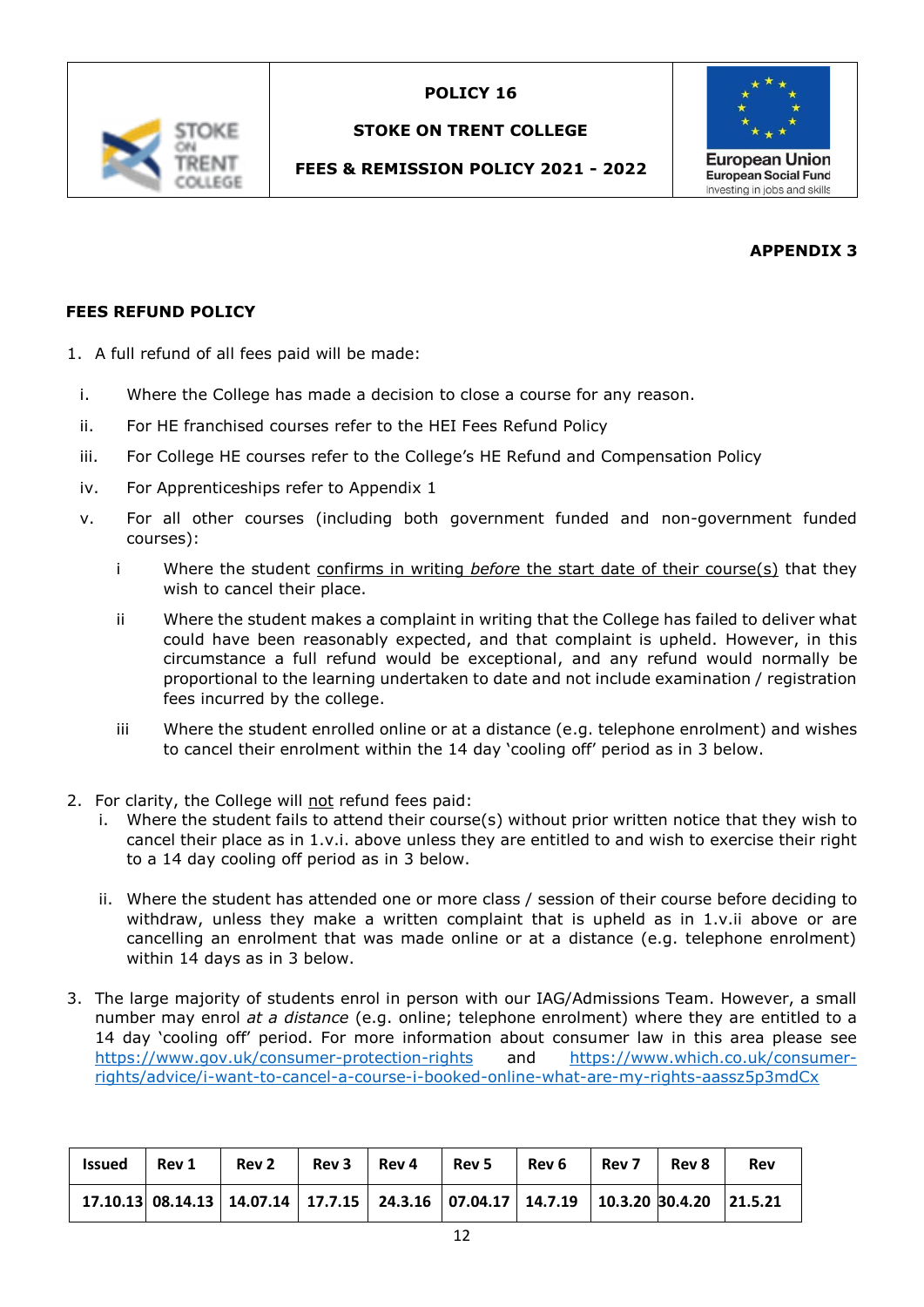

### **STOKE ON TRENT COLLEGE**



# **FEES & REMISSION POLICY 2021 - 2022**

- i. This applies for online or distance enrolments equally whether the course itself will be undertaken online or in person.
- ii. There is an exemption for courses which are 'leisure activities' which is to say an activity due to take place on a specified date e.g. a one-off afternoon course in cut flower arranging with limited capacity could be classified in law as a 'leisure activity'. The College will take this into account when assessing the eligibility of a student's written wish to exercise their 14 day cooling off period.
- iii. If the course starts within the 14 day period:
	- i A student can still cancel their enrolment but must pay for the value of the service that was provided up to the cancellation point i.e. amount of teaching time, materials, etc.
	- The right to cancel will be lost during the cancellation period if the course is provided in full before the 14 days have elapsed
- iv. A student who enrolled at a distance who wishes to exercise their right to cancel within 14 days should write to the College
- 4. Course fees are refundable at the discretion of the College and where the learner can demonstrate that extenuating circumstances exist to prevent them from continuing with their course, the Director of Finance may authorise a refund for the items mentioned below:
	- a. Exam and miscellaneous fee refund will be made if the College has not expended them at the date of withdrawal.
	- b. Proportional amount of the tuition fee applicable to the remaining classes of the course which the learner will be unable to attend.
- 5. Where a student transfers to another course within the College, the fees paid for the original course will be transferred to the new course. Where the fee for the new course is higher than for the original course, the balance of fees must be paid. There will be no partial refund if the fee for the new course is lower than the original course.
- 6. Where a student's entitlement to ESFA fee remission is established only after payment of tuition fees has been made, the relevant sum will be refunded subject to appropriate evidenced confirming the entitlement was applicable at the commencement of their qualification.
- 7. Where the course fees have been paid by a sponsor and the sponsored student leaves before the start of the course, the sponsor will be allowed to transfer the fees paid to a replacement student.
- 8. Applications for a refund of any fees for any other reason must be submitted in writing to the Chief Financial Officer. All refunds must be approved by the Chief Financial Officer.

| <b>Issued</b> | Rev 1 | <b>Rev 2</b>                                                                          | Rev 3 | Rev 4 | Rev 5 | Rev 6 | Rev 7 l | Rev 8 | <b>Rev</b> |
|---------------|-------|---------------------------------------------------------------------------------------|-------|-------|-------|-------|---------|-------|------------|
|               |       | $17.10.13$ 08.14.13 14.07.14 17.7.15 24.3.16 07.04.17 14.7.19 10.3.20 30.4.20 21.5.21 |       |       |       |       |         |       |            |